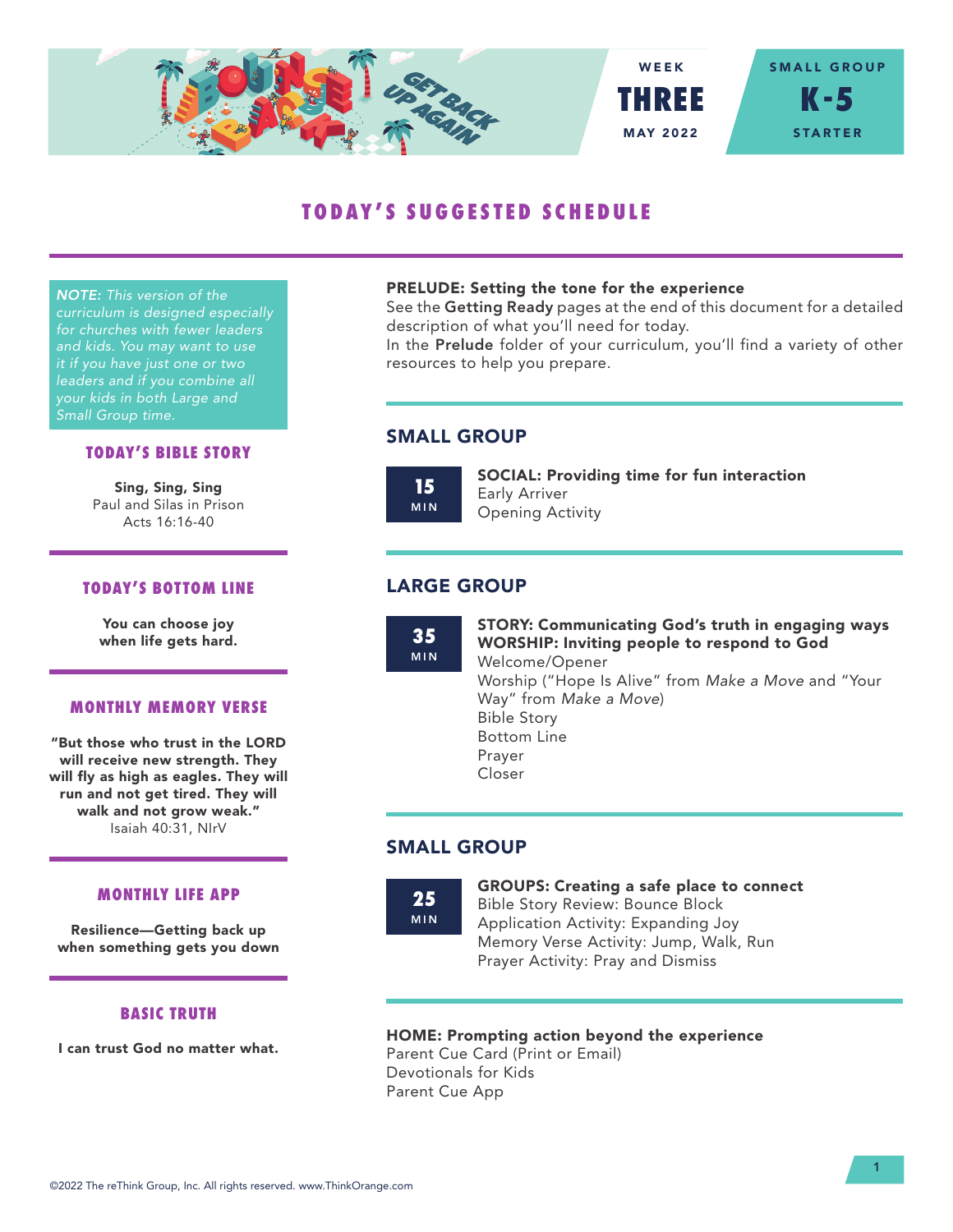

PROVIDING TIME FOR FUN INTERACTION 15 MINUTES **PRELUDE SOCIAL STORY WORSHIP GROUPS HOME**

#### **MADE TO CONNECT**

an activity that invites kids to share and collaborate with others while growing their understanding



*Before kids arrive, pray for each regular attendee by name. Pray for those who might visit your group for the first time. Pray that kids would understand that God can help them find the joy in every bad or hard situation. Ask God to help kids identify the parts of difficult situations that they could focus on in order to choose joy. Pray that kids would remember how much God loves them, especially when they* 

*face a tough time.*

# **TODAY'S BIBLE STORY**

Sing, Sing, Sing Paul and Silas in Prison Acts 16:16-40

# **TODAY'S BOTTOM LINE**

You can choose joy when life gets hard.

#### **MONTHLY MEMORY VERSE**

"But those who trust in the LORD will receive new strength. They will fly as high as eagles. They will run and not get tired. They will walk and not grow weak." Isaiah 40:31, NIrV

#### **MONTHLY LIFE APP**

Resilience—Getting back up when something gets you down

### **BASIC TRUTH**

I can trust God no matter what.

# **1. EARLY ARRIVER**

WHAT YOU NEED: Offering container, masking tape

#### WHAT YOU DO:

- Welcome kids by name to Small Group.
- Invite kids who brought an offering to place it in the offering container.
- Tape a line on the floor long enough for kids to stand shoulder to shoulder.
- Direct the kids to stand on the tape line.
- Instruct the kids to step forward if you call out something they'd like to experience and step behind the line if you call out something they would not like to experience.
- Call out some situations. (Make sure some are a little silly, and mix up the "no" and "yes" situations as you call them out.)
- No suggestions:
	- <sup>□</sup> Get a lot of homework
	- <sup>□</sup> Get a shot at the doctor
	- Pet a hungry alligator
	- <sup>a</sup> Walk through water in socks
	- <sup>n</sup> Fall asleep in class
	- <sup>u</sup> Lose a sport game
	- <sup>a</sup> Eat nothing but kale for every meal
	- <sup>n</sup> Do chores all day on a Saturday
- Yes suggestions:
	- <sup>□</sup> Go to the movies
	- <sup>□</sup> Eat pancakes on a Saturday
	- ú Get an "A" on a test
	- $\overline{a}$  Be able to fly
	- <sup>□</sup> Go to an amusement park
	- <sup>n</sup> Wear whatever you want to school
	- <sup>a</sup> Buy a present for a parent, aunt, or grandma
	- <sup>D</sup> Listen to your favorite music
	- ú Play video games all morning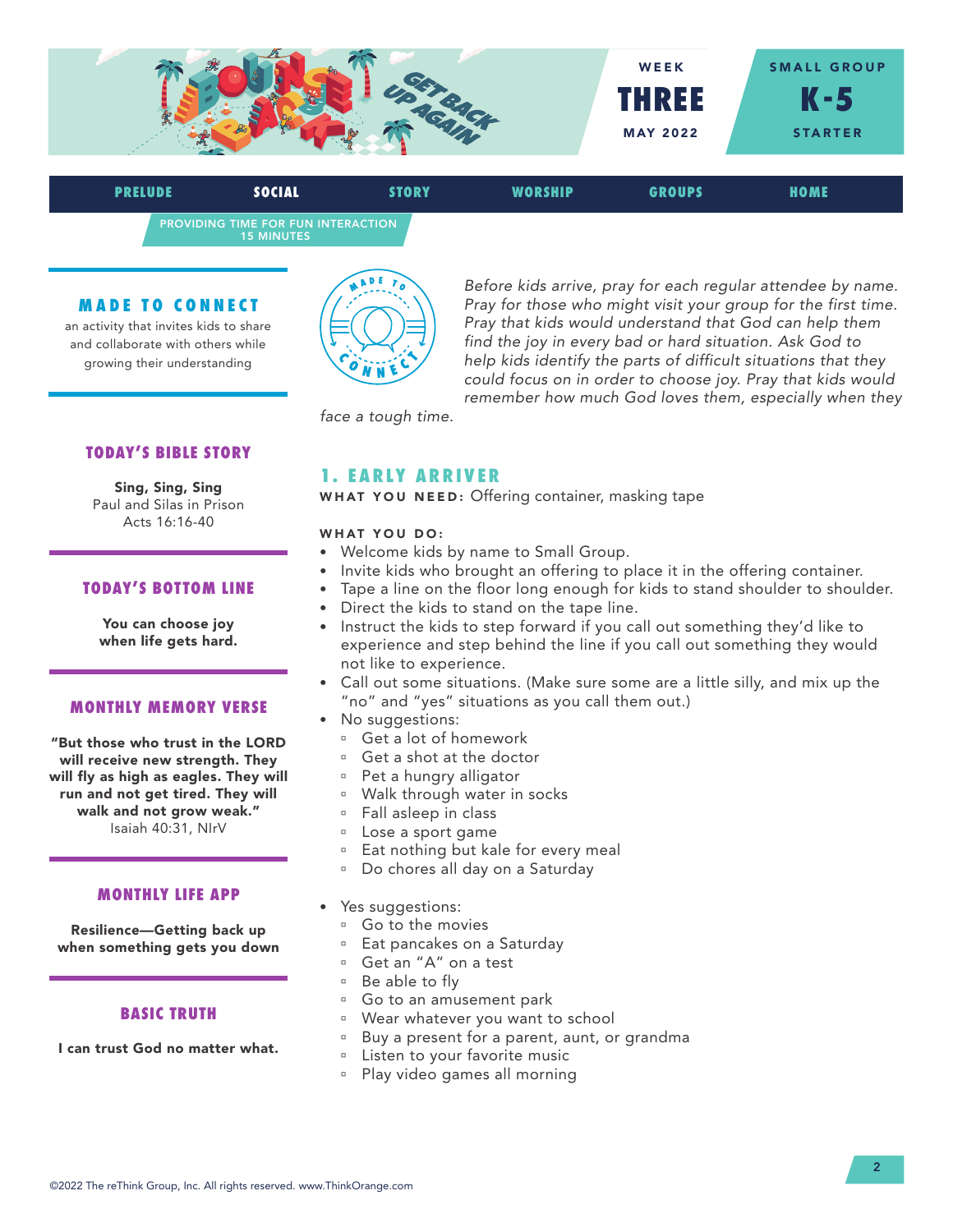

PROVIDING TIME FOR FUN INTERACTION 15 MINUTES **PRELUDE SOCIAL STORY WORSHIP GROUPS HOME**

#### **MADE TO MOVE**

an activity that increases the oxygen in the brain and taps into the energy in the body



# **2 . O P E N I N G A C T I V I T Y**

WHAT YOU NEED: Playground balls, basketballs, or bouncy balls, music player, a variety of music

# WHAT YOU DO:

- Give balls to half of the kids in your group.
- Direct the other kids to be coaches.
- Call out a rhythm, like 1-2-3-4, and invite the kids to bounce the balls to it.
- Continue calling out the rhythm until the kids can bounce to it.
- Turn on some music and challenge kids to bounce the balls to that rhythm.
- Instruct the coaches to help by clapping to the beat.
- Switch bouncers and coaches, as well as songs, after every 30 seconds or so; but let kids get the rhythm with each song and feel confident about it.
- Put the balls away at the end of the activity.

#### WHAT YOU SAY:

"This was harder than it sounded! That pun is definitely intended! Music gives us a rhythm so we can walk, sing, dance, and bounce. Every time your ball hit the ground, it bounced back to the rhythm of the song. The beat guided the bounce! *[Transition]* Let's go hear about people who used music to bounce back from a really tough situation. They needed a new rhythm to help them out!"

Lead your group to the Large Group area.

# **TODAY'S BIBLE STORY**

Sing, Sing, Sing Paul and Silas in Prison Acts 16:16-40

# **TODAY'S BOTTOM LINE**

You can choose joy when life gets hard.

#### **MONTHLY MEMORY VERSE**

"But those who trust in the LORD will receive new strength. They will fly as high as eagles. They will run and not get tired. They will walk and not grow weak." Isaiah 40:31, NIrV

### **MONTHLY LIFE APP**

Resilience—Getting back up when something gets you down

#### **BASIC TRUTH**

I can trust God no matter what.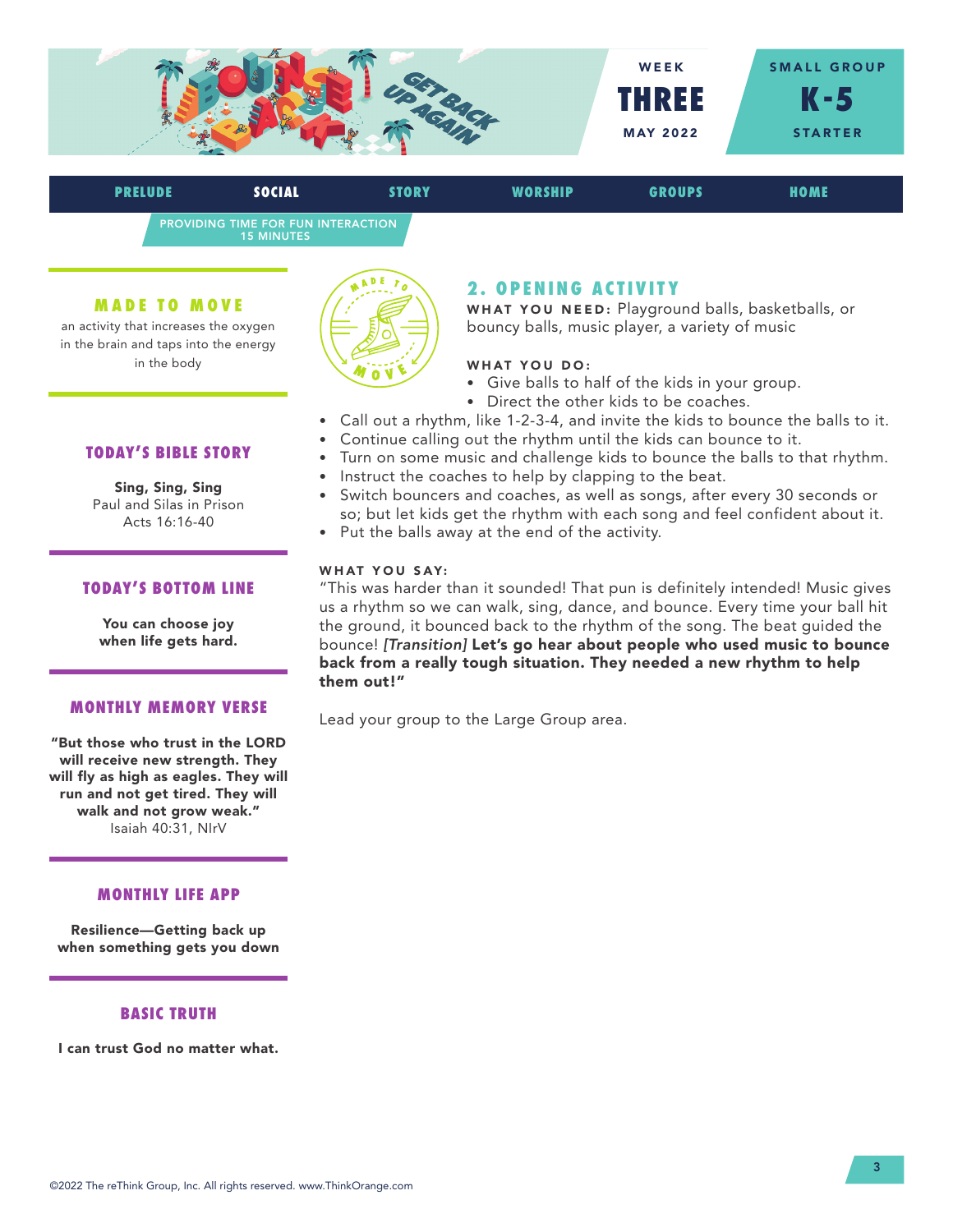

| <b>PRELUDE</b> | SOCIAL | STORY | <b>WORSHIP</b> | <b>GROUPS</b>                                                | HOME |
|----------------|--------|-------|----------------|--------------------------------------------------------------|------|
|                |        |       |                | <b>CREATING A SAFE PLACE TO CONNECT</b><br><b>25 MINUTES</b> |      |

### **MADE TO PLAY**

an activity that encourages learning through following guidelines and/or working as a group



Sing, Sing, Sing Paul and Silas in Prison Acts 16:16-40

# **TODAY'S BOTTOM LINE**

You can choose joy when life gets hard.

#### **MONTHLY MEMORY VERSE**

"But those who trust in the LORD will receive new strength. They will fly as high as eagles. They will run and not get tired. They will walk and not grow weak." Isaiah 40:31, NIrV

#### **MONTHLY LIFE APP**

Resilience—Getting back up when something gets you down

### **BASIC TRUTH**

I can trust God no matter what.



# **1. BOUNCE BLOCK**

#### [TALK ABOUT GOD | BIBLE STORY REVIEW]

WHAT YOU NEED: Prepared ping-pong balls, large bowls, masking tape

### WHAT YOU DO:

- Divide your group into two teams: One and Two. (If you have more than six kids, you'll need four teams.)
- Place two bowls in the middle of your Small Group area.
- Line up a team on either side of your Small Group area. (If you have four teams, set up four bowls and playing areas.)
- Tape an "X" about three feet away from each bowl.
- Give four ping-pong balls with a #1 to the first kid on Team One and four balls with a #2 to the first kid on Team Two.
- Direct the kids to take turns standing on their "X" and trying to bounce each ping-pong ball into their bowl.
- The ball must hit the ground once before it falls in the bowl.
- Instruct both kids at the front of their lines to play at the same time so there are ping-pong balls knocking each other out!
- Once a kid has bounced all of their ping-pong balls, instruct them to go to the end of their line, and it's the next kid's turn.
- Play until a team gets five balls in their bowl (or ten if you have older kids).
	- <sup>n</sup> If a team bounces a ball into the other team's bowl, that counts as a point for the other team.
- The kids who are standing in line waiting can chase the stray balls and hand them to the kid who is next.

### WHAT YOU SAY:

"What was fun about this game? What was maybe a little difficult? *(Invite responses.)* I think the most difficult part was when you planned your bounce and another ball knocked out yours.

"We can't always control everything that happens to us. Life throws us a lot of curveballs. You might have to move somewhere you don't want to or take a class you don't like or try to get along with a sibling who has decided to be cranky.

"What's the last thing that happened to you that wasn't your choice, but you had to live with it? *(Encourage kids to share but be sensitive to those going through difficult situations. Some suggestions are: going to school when you'd*  rather stay home, having to do chores instead of playing online, waiting for an adult to be ready to leave a place when you want to go home, eating a meal *you don't like, etc.)* 

"We can't always choose what happens to us. But we can choose our reaction. You can choose joy when life gets hard. That doesn't mean you have to be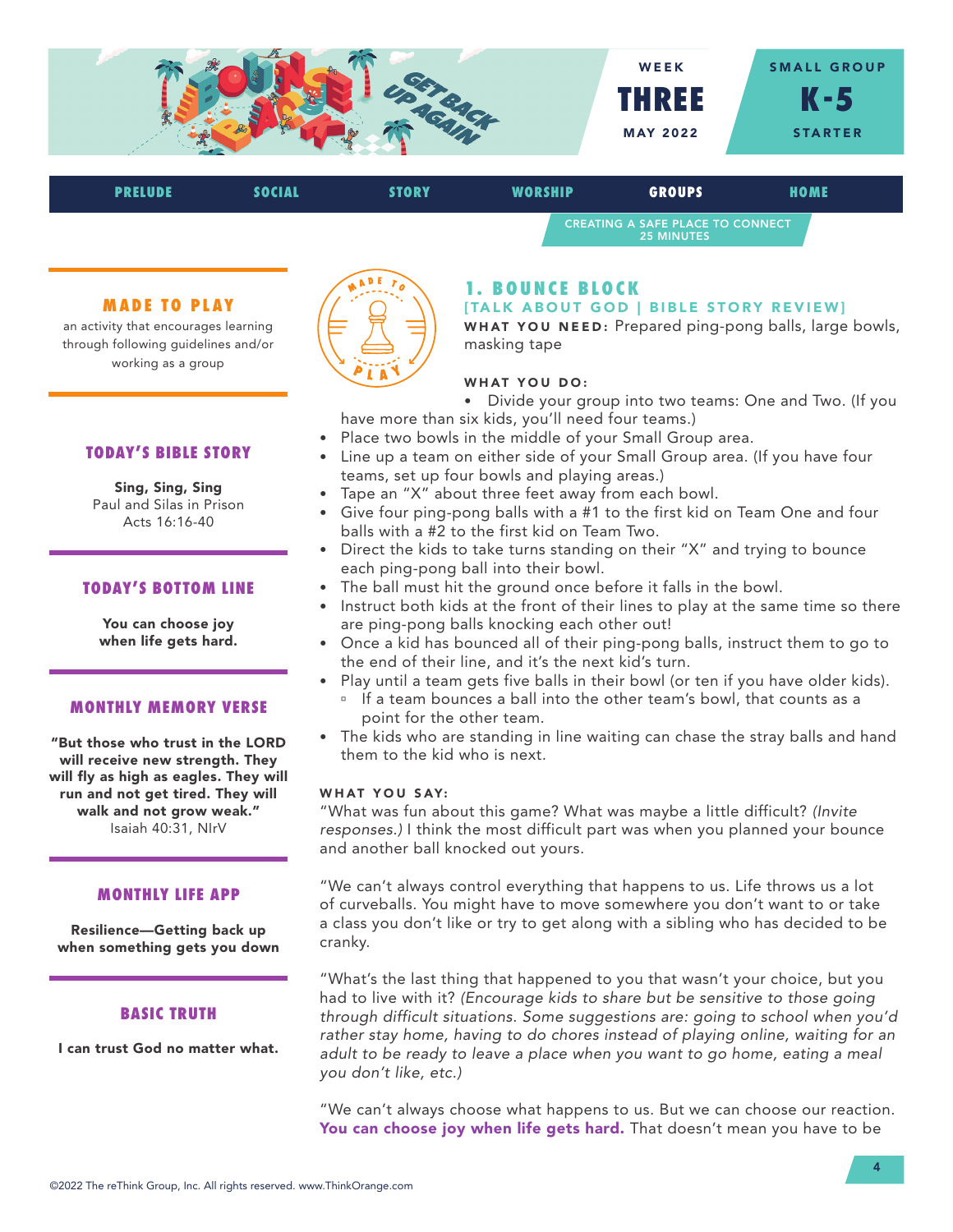

# **(1. BOUNCE BLOCK, CONTINUED)**

happy with everything or be fake about things you don't like, but you can look at your situation and think, 'Where could I have joy here?'

"Paul and Silas had joy, even in prison. They remembered that God was always with them, and they thought about all the ways God was working to spread the Good News of what Jesus came to do. They considered that the other prisoners and even the jailer were watching to see what they'd do. They chose to have joy and sing, thanking God for the opportunity to share about Jesus, even while they were in prison."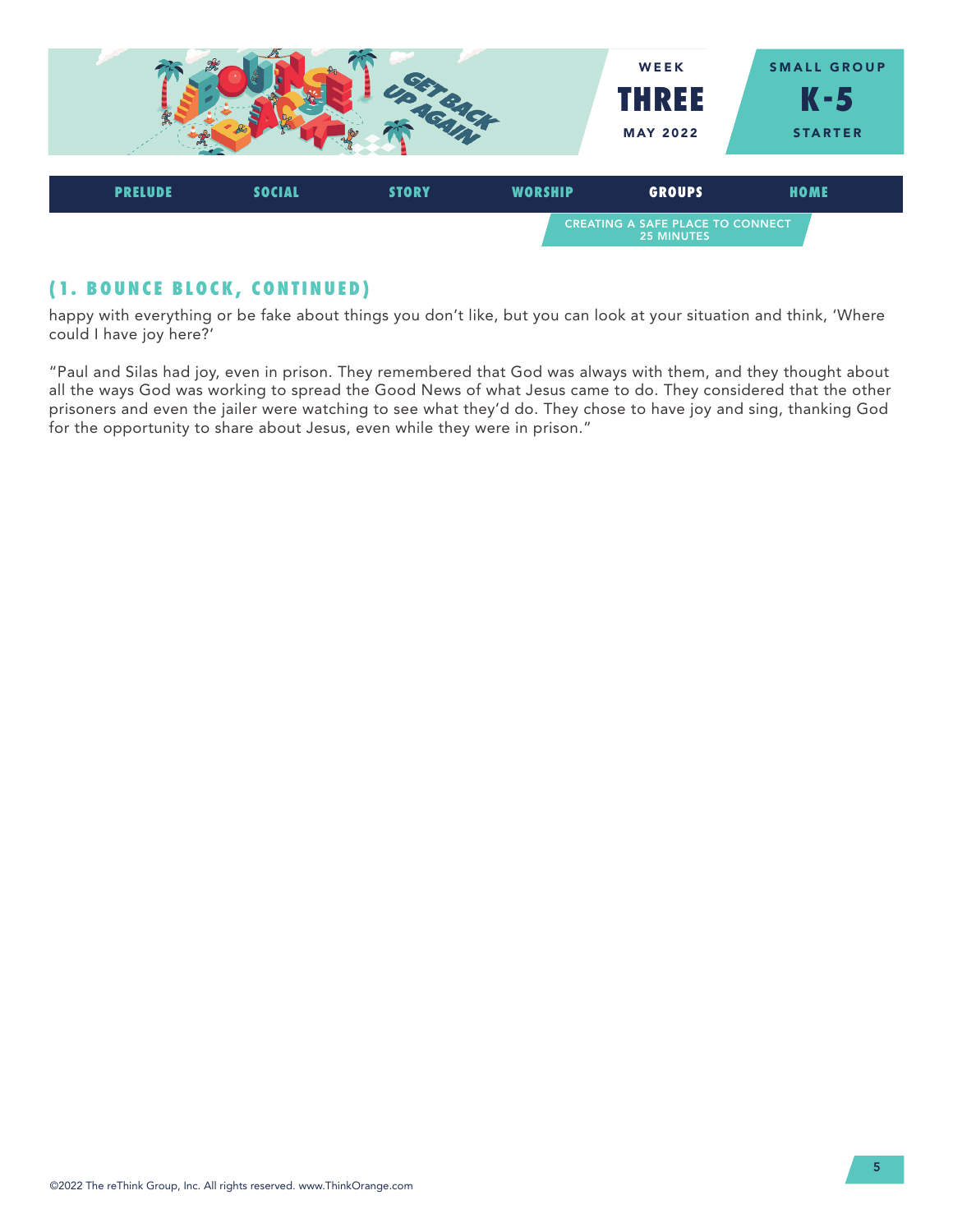

| <b>PRELUDE</b> | <b>SOCIAL</b> | <b>STORY</b> | WORSHIP | <b>GROUPS</b>                                                | HOME |
|----------------|---------------|--------------|---------|--------------------------------------------------------------|------|
|                |               |              |         | <b>CREATING A SAFE PLACE TO CONNECT</b><br><b>25 MINUTES</b> |      |

#### **MADE TO MOVE**

an activity that increases the oxygen in the brain and taps into the energy in the body

# **TODAY'S BIBLE STORY**

Sing, Sing, Sing Paul and Silas in Prison Acts 16:16-40

# **TODAY'S BOTTOM LINE**

You can choose joy when life gets hard.

#### **MONTHLY MEMORY VERSE**

"But those who trust in the LORD will receive new strength. They will fly as high as eagles. They will run and not get tired. They will walk and not grow weak." Isaiah 40:31, NIrV

#### **MONTHLY LIFE APP**

Resilience—Getting back up when something gets you down

#### **BASIC TRUTH**

I can trust God no matter what.



# **\* 2 . E X PA N D I N G J OY**

[LIVE FOR GOD | APPLICATION ACTIVITY]

WHAT YOU NEED: Foil or heavy paper, bags of rubber bands

#### WHAT YOU DO:

- Give each kid a small piece of foil or heavy paper.
- Instruct the kids to shape the material into a small, tight ball about the size of a ping-pong ball.
- Guide the kids to see if the balls will bounce. (They won't very much.)
- Set out the rubber bands.
- Demonstrate how to wrap the ball with the rubber bands, layer by layer, so that the ball is covered with rubber bands and gets bigger.
- Let kids add rubber bands as long as time and supplies allow.
- After the kids have placed a few layers of rubber bands on the balls, check to see if they bounce! (As long as there are at least a few layers of rubber bands completely covering the core, the balls should bounce well.)

### WHAT YOU SAY:

"These rubber band balls are so cool! You can take them home and keep working on them. Whenever you find a rubber band, add it to your ball.

"How did your balls bounce before you added the rubber bands? *(Invite responses—not very well, they needed a lot of force, etc.)* What about after you added the rubber bands? (much better) When we add joy to our lives, we increase our ability to bounce back. If you think about every rubber band here as a reason for joy, what would you think of? *(Invite responses: relationships with family and friends, good experiences in the past, things they hope for in the future, God's presence, Jesus, etc.)* Even if something happens that's not awesome at its core, you can choose joy when life gets hard. Joyremembering what's true about God, the people who love you, your future with Jesus—helps us bounce back."

*[Make It Personal] (Share an experience when you had to add some joy perspective—to your situation in order to bounce back. Maybe you were let go at your job and had to remember that God still loves you. Maybe someone you love died and you had to choose the joy of knowing that God loves them forever and you'll see them again. Invite kids to share as well.)* 

*NOTE: This is not a "look on the bright side" message but just reminding kids that God is with them, they are loved, and they're never alone—no matter what. Choosing joy is keeping these things in mind. Trials in our lives are unbearable only when we feel alone and unloved. Changing that story can be enough joy to spark resilience in kids' lives.*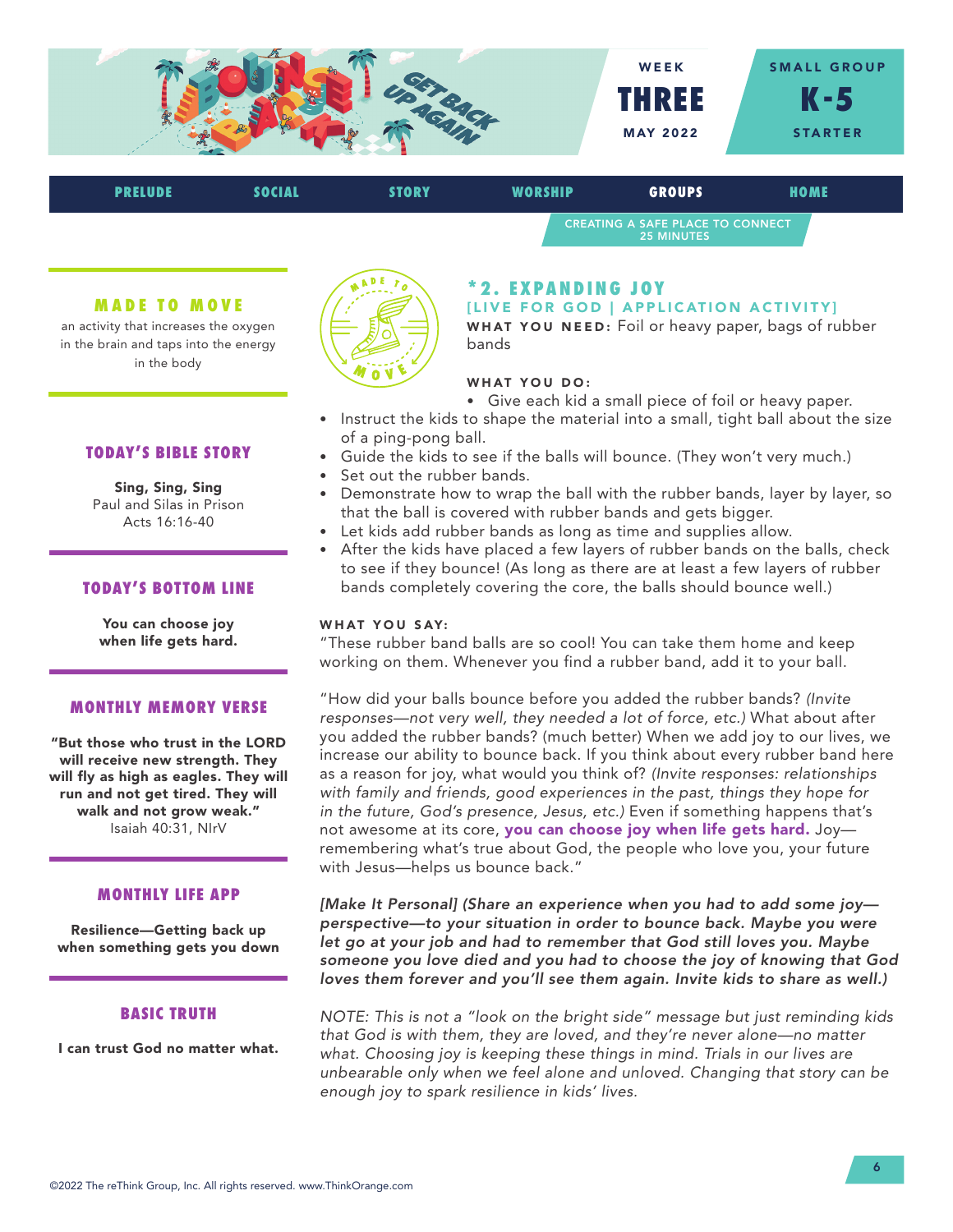

| <b>PRELUDE</b> | SOCIAL | <b>STORY</b> | WORSHIP | <b>GROUPS</b>                                                | HOME |
|----------------|--------|--------------|---------|--------------------------------------------------------------|------|
|                |        |              |         | <b>CREATING A SAFE PLACE TO CONNECT</b><br><b>25 MINUTES</b> |      |

### **MADE TO CREATE**

an activity that explores ideas through the process of drawing, building, designing, and problem-solving

# **TODAY'S BIBLE STORY**

Sing, Sing, Sing Paul and Silas in Prison Acts 16:16-40

# **TODAY'S BOTTOM LINE**

You can choose joy when life gets hard.

#### **MONTHLY MEMORY VERSE**

"But those who trust in the LORD will receive new strength. They will fly as high as eagles. They will run and not get tired. They will walk and not grow weak." Isaiah 40:31, NIrV

#### **MONTHLY LIFE APP**

Resilience—Getting back up when something gets you down

#### **BASIC TRUTH**

I can trust God no matter what.



### **3. JUMP, WALK, AND RUN** [HEAR FROM GOD | MEMORY VERSE ACTIVITY] WHAT YOU NEED: Bibles

What You Do:

• Make sure every kid has a Bible.

Look up Isaiah 40:31 together with the navigation tips below then read it out loud.

*Finding verses with a multi-age group: Guide all kids to open their Bibles to the front and find the table of contents. Hold up a Bible opened to the table of contents to show the kids what the page looks like. When kids find the table of contents, ask a middle elementary kid (2nd–3rd grade) to find Isaiah in the list under "Old Testament." When the kid finds Isaiah, lead them to look at the page number beside the word and say it. Explain that the number tells them on what page they can find Isaiah. Ask older elementary kids (4th–5th grade) to help younger ones find the correct page in their Bibles. When they all find Isaiah, explain that the big numbers on the page are the chapter numbers. Ask a kindergartner or 1st grader to find chapter 40. Give time for all kids to turn the pages to find it. Explain that the small numbers are verse numbers and ask a middle elementary kid to find verse 31 in chapter 40. Then, read the verse aloud slowly, especially for your prereaders; or ask older elementary kids to read it to the group.*

- Point out the verbs (action words) in this verse: trust, receive, fly, run, walk, etc.
- Tell the group that since we can't fly, we'll use jump instead.
	- Divide the group into pairs or groups of three.
	- Ask the groups to come up with the best way to act-out the verse with the verbs.
	- After some time, invite each team to perform for the group.

### WHAT YOU SAY:

"This verse gives us a lot of reasons that you can choose joy when life gets hard. God promises to be with us, no matter what difficulty we face. As we trust in God, we will be given the strength to face anything that comes our way. We can trust that God will never leave us, whether we're just facing everyday hard things or really big problems. We can trust that God has prepared a way for us to live with God forever, no matter what else happens. When you keep that in mind, you can choose joy when life gets hard."

#### *Optional Discussion Questions for Older Kids*

If you lead 4th, 5th, or 6th graders, consider asking these discussion questions:

- How is joy a choice? What can you do when you don't know what it looks like to choose joy?
- What is a situation right now—big or small—where you have to choose joy? How will you do that?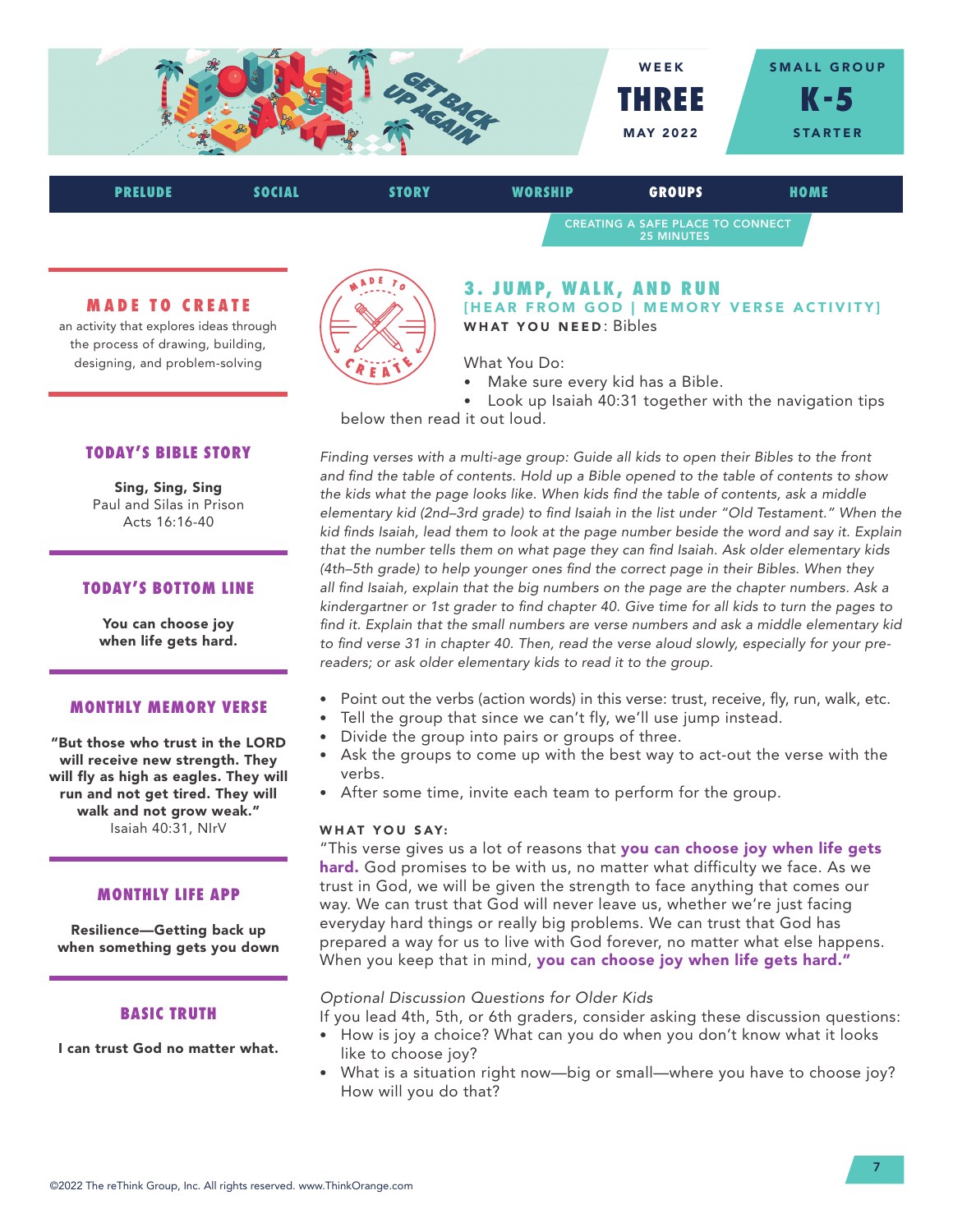

| <b>PRELUDE</b>                 | <b>SOCIAL</b> | <b>STORY</b> | <b>WORSHIP</b>                                                                 | <b>GROUPS</b>                                                | HOME |
|--------------------------------|---------------|--------------|--------------------------------------------------------------------------------|--------------------------------------------------------------|------|
|                                |               |              |                                                                                | <b>CREATING A SAFE PLACE TO CONNECT</b><br><b>25 MINUTES</b> |      |
| <b>MADE TO REFLECT</b>         |               |              | <b>4. PRAY AND DISMISS</b>                                                     |                                                              |      |
| an activity that creates space |               |              | [PRAY TO GOD   PRAYER ACTIVITY]<br>WHAT YOU NEED: Ball from "Opening Activity" |                                                              |      |

WHAT YOU DO:

- Invite the kids to stand in a circle.
- Give one kid the ball.
- Instruct the kid with the ball to bounce it across the circle to another kid and say, "[Kid's name], you can choose joy when life gets hard this week."
- Direct the kid with the ball to bounce the ball across to someone else and repeat the saying. (You might need to prompt younger kids with the phrase.)
- When everyone has had a chance to bounce and receive the ball, set it aside and close your group time in prayer.

### WHAT YOU SAY:

"Dear God, thank You for giving us joy. Thank You for all the reasons we have to remember that You're with us, no matter what. We love You, and we pray these things in Jesus' name. Amen."

As adults arrive to pick up, send home the rubber band balls. Invite the kids to share what's inside and that after adding lots of rubber bands, they were able to make the balls bounce back. In the same way, you can choose joy when life gets hard.

# **TODAY'S BIBLE STORY**

for personal processing and application

Sing, Sing, Sing Paul and Silas in Prison Acts 16:16-40

# **TODAY'S BOTTOM LINE**

You can choose joy when life gets hard.

#### **MONTHLY MEMORY VERSE**

"But those who trust in the LORD will receive new strength. They will fly as high as eagles. They will run and not get tired. They will walk and not grow weak." Isaiah 40:31, NIrV

# **MONTHLY LIFE APP**

Resilience—Getting back up when something gets you down

#### **BASIC TRUTH**

I can trust God no matter what.